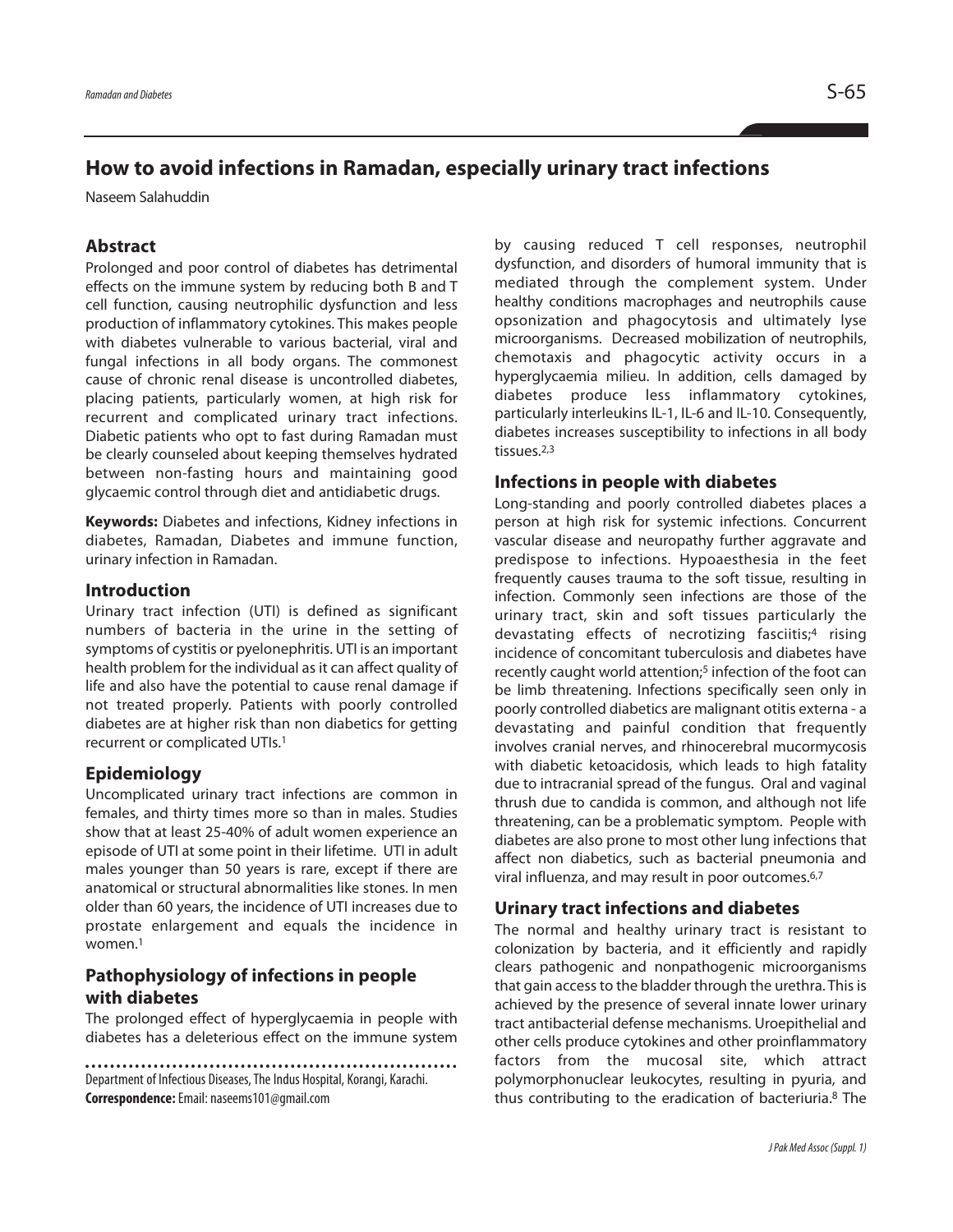| <b>Urinary Tract</b>         | <b>Gastrointestinal and Liver</b> | <b>Skin and soft tissue</b> | <b>Head and Neck</b>       | 0 Ther |
|------------------------------|-----------------------------------|-----------------------------|----------------------------|--------|
| Cystitis                     | Oral candidiasis                  | Foot infection              | Malignant otitis           | HIV    |
| Pyelonephritis               | Emphysematous cholecystitis       | Necrotizing fasciitis       | Rhinocerebral mucormycosis |        |
| Perinephric abscess          | Hepatitis B, C                    | Fournier's gangrene         |                            |        |
| Intrarenal abscess           | <b>Enteroviruses</b>              |                             |                            |        |
| Papillary necrosis           |                                   |                             |                            |        |
| Emphysematous pyelonephritis |                                   |                             |                            |        |
| Aymptomatic bacteriuria      |                                   |                             |                            |        |

flushing mechanism of the bladder exerts a major protective effect as well.

UTIs occur as a result of the interaction of bacterial virulence and host biologic and behavioural factors. 9 Urine is a good culture medium for most bacteria especially coliform microorganisms, and under circumstances of high glucose content, high pH and osmolality, outflow obstruction, or analgesic abuse, bacteria colonize and predispose to chronicity by virtue of impaired opsonization and decreased chemotactic activity of granulocytes and monocytes.

Women have a biologic tendency to UTI. Bacterial adherence and colonization of the vaginal introitus and periurethral region by coliforms is critical to the pathogenesis of UTIs. The presence of glucose makes urine an ideal culture medium. Women with diabetes have an increased frequency of asymptomatic bacteriuria as well as symptomatic disease. Diabetic persons also have a higher incidence of severe infection including severe pyelonephritis, and less common but more serious complications such as emphysematous pyelonephritis and perinephric abscess. Papillary necrosis is a severe complication of chronic pyelonephritis usually seen in diabetes. Necrotic renal papillae may slough off and cause ureteral obstruction. Intrarenal abscess may result from bacteraemia or as a complication of severe pyelonephritis. Perinephric abscesses form when bacteria from the renal parenchyma or blood accumulate in the soft tissues around the kidneys. Bilateral disease may progress rapidly to renal failure. 1

At least 10% of men and 20% of women older than 65 years have asymptomatic bacteriuria, but this does not have a detrimental effect on the kidneys and is not an indication for treatment, except during pregnancy or preoperative prophylaxis for invasive urologic surgery. Women with diabetes, but not men, have been found to have a higher prevalence of asymptomatic bacteriuria than nondiabetic patients, but do not warrant routine screening or treatment. 1

The symptoms of UTI in adults are easily recognizable. The lower tract symptoms resulting from bacteria produce irritation of urethral and vesical mucosa, causing frequent and painful urination with turbid urine. There is suprapubic pain or fullness, but no fever in cystitis. In upper UTI that involves the kidney parenchyma, the onset is usually acute with fever and chills, flank pain and often suprapubic discomfort and frequency of urination. Older men may have symptoms of prostatism, i.e. urinary hesitancy, frequency and nocturia along with fever.

Women with poorly controlled diabetes frequently get vulvovaginal candidiasis, which can be extremely vexing because of pruritis. There may be little or no discharge, dysuria or dyspareunia. Shallow, linear ulcerations may be present on the vulva. Treatment with topical antifungals may suffice in mild cases, however in moderate to severe cases a single dose of oral fluconazole 150 mg is likely to eradicate the yeast infection. <sup>10</sup> Control of blood glucose is essential to prevent recurrence.

The diagnosis of UTI rests on optimal midstream clean catch collection of the urine specimen. Significant pyuria is the hallmark and nitrite is usually positive, indicating nitrate reducing bacteria- usually E.coli or Proteus. These findings, along with high bacterial count on urine culture, i.e.  $> 10<sup>5</sup>$  colony count, are diagnostic of UTI.

Treatment of UTI depends upon the infecting organism. Selection of antibiotic should be based on urine culture and sensitivity. While treating acute or chronic pyelonephritis the currently high prevalence of drug resistant bacteria should be borne in mind, and a broad spectrum antibiotic prescribed. After culture and sensitivity result becomes available, the antibiotic should be de-escalated accordingly to a narrower spectrum antibiotic. Depending upon susceptibility pattern, an oral antibiotic may be selected, such as cotrimoxazole, fosfomycin, ciprofloxacin, or nitrofurantoin. In cases of recurrent UTI, prophylaxis with 50-100mg nitrofurantoin should be given daily for several weeks to months. Urine cultures must be done periodically to check for change in